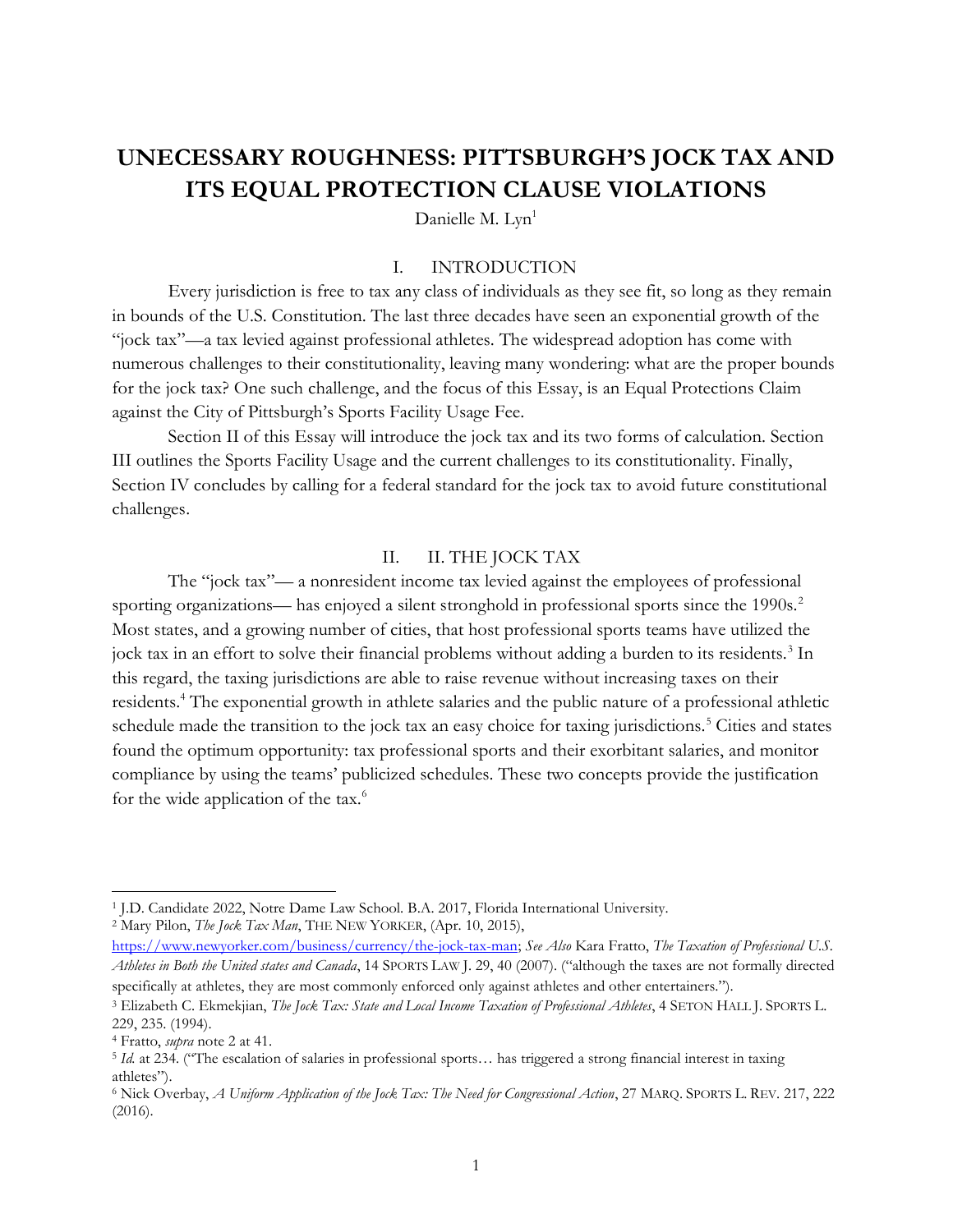Historically, however, the tax has not always held such wide support.<sup>7</sup> The city of Pittsburgh, for example, initially rejected the idea of imposing a jock tax, instead taking the stance that "an income tax imposed on visiting athletes ... would cause [them] to avoid performing in Pittsburgh."<sup>8</sup> The advent of the jock taxes popularity began in the context of the 1990's with "the recession, cuts in federal funding, and the growth of budget deficits…"<sup>9</sup>

#### Allocation of Income: Duty Days v. Games Played

States and cities have the authority to tax nonresident income that is earned within their respective jurisdictions.<sup>10</sup> When taxing income earned through professional sports, there are two methods used to calculate the amount of taxable income per jurisdiction: the duty days formula and the games played formula. Jurisdictions are free to base the jock tax on either formula, much to the displeasure of the professional sporting world.<sup>11</sup>

#### A. Duty Days

Under the duty days conception, an athlete calculates their taxable income by dividing the total number of days spent working in the jurisdiction by the total number of days on duty in the jurisdiction. The quotient is then multiplied by the athlete's total salary.<sup>12</sup> "Days on duty" include days when the athlete has a mandatory job function; training camp, preseason, postseason, all-star games, travel days, practice days, and actual games plays are included in the count.<sup>13</sup>

#### B. Games Played

The games played conception, on the other hand, considers only the total number of games an athlete has played in the taxing jurisdiction. The taxable income in a jurisdiction using the games played formula is the games played in the jurisdiction divided by the total games played that year. The quotient is then multiplied by the athlete's yearly salary.<sup>14</sup>

The differing methods of allocating income has long been a source of frustration for the athletes. If one jurisdiction uses duty-days while another uses games plays, a portion of the athlete's income will be taxed twice. From their perspective, the jock tax presents considerable concerns, including: "burdensome filing of multiple income tax returns, [and] double taxation…"<sup>15</sup> In 1992, the Federal Tax Administration (FTA) formed a task group, at the request of then Kansas City Chiefs owner, to

<sup>7</sup> See id. (arguing that taxing jurisdictions are worried about deterrence for host city bidding). See also Ekmekjian, supra note 3 at 237. (Georgia's governor vetoed a jock tax bill for fear it would make the jurisdiction less appealing to athletes and entertainers in the future).

<sup>&</sup>lt;sup>8</sup> Ekmekjian *supra*, note 3 at 237.

<sup>&</sup>lt;sup>9</sup> Id. at 234-35.

<sup>10</sup> Id. at 223

<sup>&</sup>lt;sup>11</sup> See John DiMascio, The Jock Tax: Fair Play or Unsportsmanlike Conduct, 68 U. PITT. L. REV. 953, 926 (2007).

<sup>&</sup>lt;sup>12</sup> Fratto, supra note 2, at 42; See also Over, supra note 8, at 224. ("The duty days model "is as follows: Income Earned in State  $X = \text{Yearly }$  Salary  $x$  (Duty-Days Spent in State – Total Duty Days'').

 $13 \text{ Id.}$ 

<sup>&</sup>lt;sup>14</sup> Overybay *supra* note 8, at 224.

<sup>15</sup> Ekmekjian, supra note 8, at 242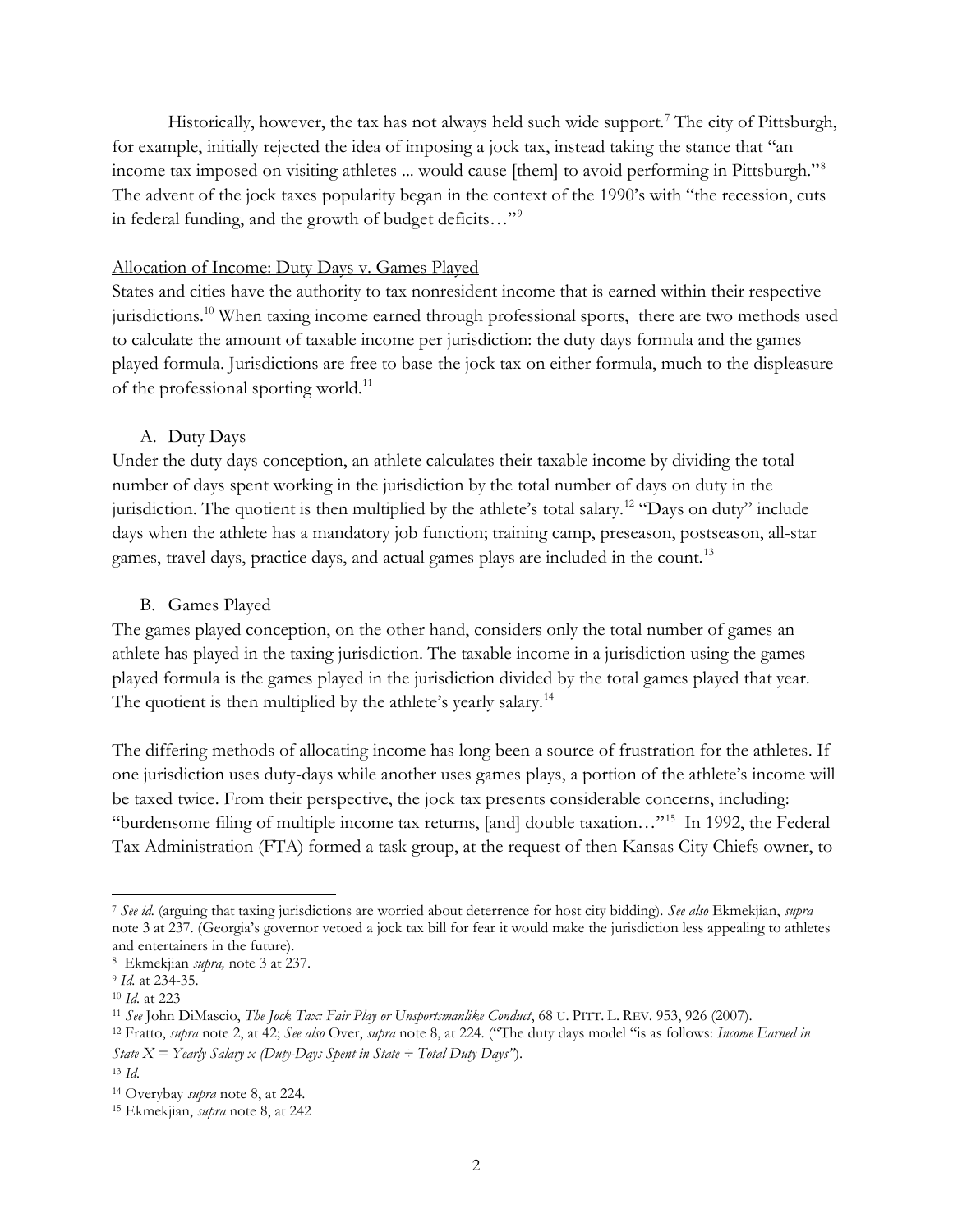assist with issues surrounding the jock tax.<sup>16</sup> The FTA worked towards developing a "consistent and uniform approach" to allocating athlete's income per jurisdiction.<sup>17</sup> The FTA called for a uniform nation-wide duty-days apportionment method, but their conclusions never became law<sup>18</sup> and states continue to apply divergent methods.

#### III. NONRESIDENT SPORTS FACILITY USAGE FEE

In 2004, the city of Pittsburgh enacted the Nonresident Sports Facility Usage Fee ("SFUF"). The current SFUF was amended and adopted in 2016. Though the city maintains that the mandatory payment is a license fee and not a tax,<sup>19</sup> it represents a large departure from just a decade earlier, when the city thought a tax on professional athletes would have negative implications.<sup>20</sup> The SUSF holds that:

A license fee equal to three (3) percent of taxable earned income allocable to the days worked in a publicly funded facility is hereby imposed upon each nonresident who uses a publicly funded facility to engage in an athletic event or otherwise render a performance for which a such nonresident receives remuneration.<sup>21</sup>

Any professional athlete "domiciled outside the [c]ity"<sup>22</sup> has 3% of their taxable income withheld by their "qualified managing entity" (QME).<sup>23</sup> The QME must register with the city of Pittsburgh and "deduct monthly, or more often than monthly, the license fee imposed by [the SFUF] based on the earned income allocable to the services in a publicly funded facility paid or payable to any nonresident employee,"<sup>24</sup> and shall file a return to the Treasurer of the city.<sup>25</sup>

#### Allocating Income Under the SFUF

The SFUF utilizes both duty-days and games played models of allocation. Nonresident professional football teams calculate their taxable income using a duty-days calculation: "[e]arned income from the team x (total duty days in [Pittsburgh] in the respective publicly funded facility  $[\div]$  total duty days) x .03."<sup>26</sup> Duty days "include preseason and regular season

<sup>&</sup>lt;sup>16</sup> Crystal Williamson, Taxation of Income on Professional Team Athletes, Senior Thesis at 33, LIBERTY UNIV., (Spring 2017), https://digitalcommons.liberty.edu/cgi/viewcontent.cgi?article=1731&context=honors

<sup>17</sup> Overbay supra, note 8, at 962.

<sup>18</sup> Id.

<sup>&</sup>lt;sup>19</sup> See section III(B), *infra*, for a discussion on whether the SFUF is a tax or a fee.

 $20$  See section 1, *supra*. The city of Pittsburgh vetoed a tax on professional athletes because they were worried it would have negative implications.

<sup>&</sup>lt;sup>21</sup> Nonresident Sports Facility Usage Fee, 2 CITY OF PITT. CODE, art. X  $\frac{6}{3}$  271.02. (Note that the statute applies to *any* nonresident who uses a Pittsburgh sports facility—i.e., musical performers, traveling operations staff of a sports team, etc. The scope of this Essay focuses only on one type of nonresident subject to this statute: professional athletes). <sup>22</sup> *Id.* at  $\{ 271.01(g). \}$ 

 $23$  Id. at X  $\frac{8}{271.03}$ (a). (A "qualified managing entity" is "[a] person, partnership, association, corporation, institution, governmental body or unit or agency, or any other entity employing one (1) or more nonresident contracting parties for a salary, wage, commission or other compensation."). Id. at  $\frac{271.01}{e}$ .  $^{24}$  *Id.* 

<sup>&</sup>lt;sup>25</sup> Id. (Under  $\&$  271.04, relevant induvial taxpayers assume responsibility for paying the jurisdiction if their OME fails to). <sup>26</sup> *Id.* at  $\sqrt{271.05}$ (b).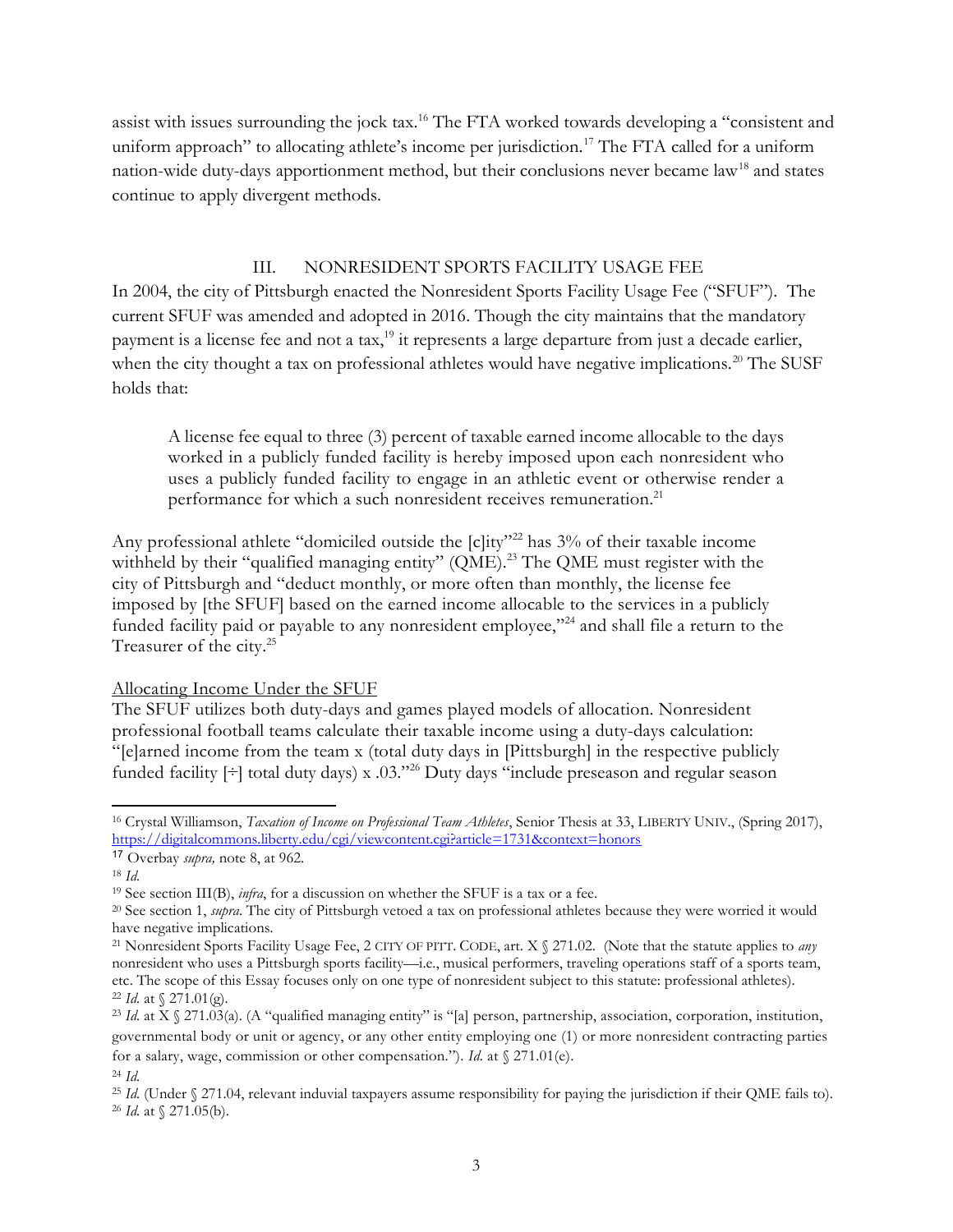practice sessions; pre-season and regular season games; and post-season games and practice sessions that officially sanctioned by the team's league office in both the numerator and denominator if this fraction."<sup>27</sup>

In contrast, all other professional athletics teams use a games played formula. "total games played within the City of Pittsburgh versus total games played (including exhibition, preseason, regular season and pose-season games)…"<sup>28</sup> Save for football players, then, all professional athletes carry the weight of a higher tax burden in Pittsburgh.<sup>29</sup>

### A. NHLPA v. City of Pittsburgh

The uneven application of the jock tax predictably draws criticism from those subjected to its rules. At present, the highest court to have decided legal issues surrounding the jock tax is the Ohio state Supreme Court.<sup>30</sup> Still, legal challenges continue to trickle in. At their heart are claims of interstate commerce violations, taxation without representation, and basic violations of the tenets of equity.<sup>31</sup> One such challenge against the SFUF was recently filed at the Court of Common Pleas in Pittsburgh.<sup>32</sup>

In NHLPA v. City of Pittsburgh, the Plaintiffs (National Hockey League Players' Association, Major League Baseball Players Association, National Football League Players Association, Jeffrey B. Francoeur,<sup>33</sup> Kyler C. Palmieri,<sup>34</sup> and Scott Wilson<sup>35</sup>) challenge the constitutionality of the SFUF. They argue that the SFUF: (1) is a nonresident professional athlete tax, not a fee; (2) is a violation of the uniformity clause of the Commonwealth of Pennsylvania; (3) is a violation of the Dormant Commerce Clauses of the U.S. Constitution; (4) is a violation of the Privileges and Immunities Clause of the U.S. Constitution; (5) is a Due Process violation of the U.S. and Commonwealth of Pennsylvania Constitutions; (6) is a violation of the Equal Protections Clause, and; (7) exceeds the taxing power afforded by the Commonwealth of Pennsylvania.<sup>36</sup>

The case is still an ongoing lawsuit in the pre-trial phase, but the filed complaint lays out the Plaintiffs arguments and thus is worth analyzing in detail to determine the future of the SFUF.

B. Tax or Fee?

<sup>27</sup> Id.

<sup>&</sup>lt;sup>28</sup> Id. at 271.05(a) (quotation marks omitted). ("Earned income from team x (total games played in [Pittsburgh] in the respective publicly funded facility [÷] total games played) x .03").

<sup>&</sup>lt;sup>29</sup> Fratto, *supra* note 2 at 43. ("The games played formula will yield a higher tax burden than the duty days formula.")

<sup>30</sup> See Hillenmeyer v. Cleveland Bd. Of Rev, 144 Ohio St.3d 165 (2015) (finding that a games-played allocation method violated constitutional due process).

 $31$  Ekmekjian *supra* note 3, at 244. ("Professional athletes have minimal contacts with the cities and states in which away games are played, and sometimes they spend only a few hours within the taxing jurisdiction. [In addition,] it is common knowledge that individuals… cross state borders every day to conduct business, and the [taxing jurisdictions] make no attempt to impose nonresident income taxes on those people").

<sup>32</sup> NHLPL v. City of Pittsburgh, GD-19-015542 (Pa. Comm. Pleas. Ct. Nov. 5, 2019).

<sup>33</sup> Professional baseball player residing in Iowa, Louisiana.

<sup>34</sup> Professional hockey player residing in Montvale, New Jersey.

<sup>35</sup> Professional hockey player residing in Pittsford, New York

<sup>36</sup> Complaint at 22-33, NHLPA v. City of Pittsburgh, (Pa. Comm. Pleas. Ct.) (GD-19-015542).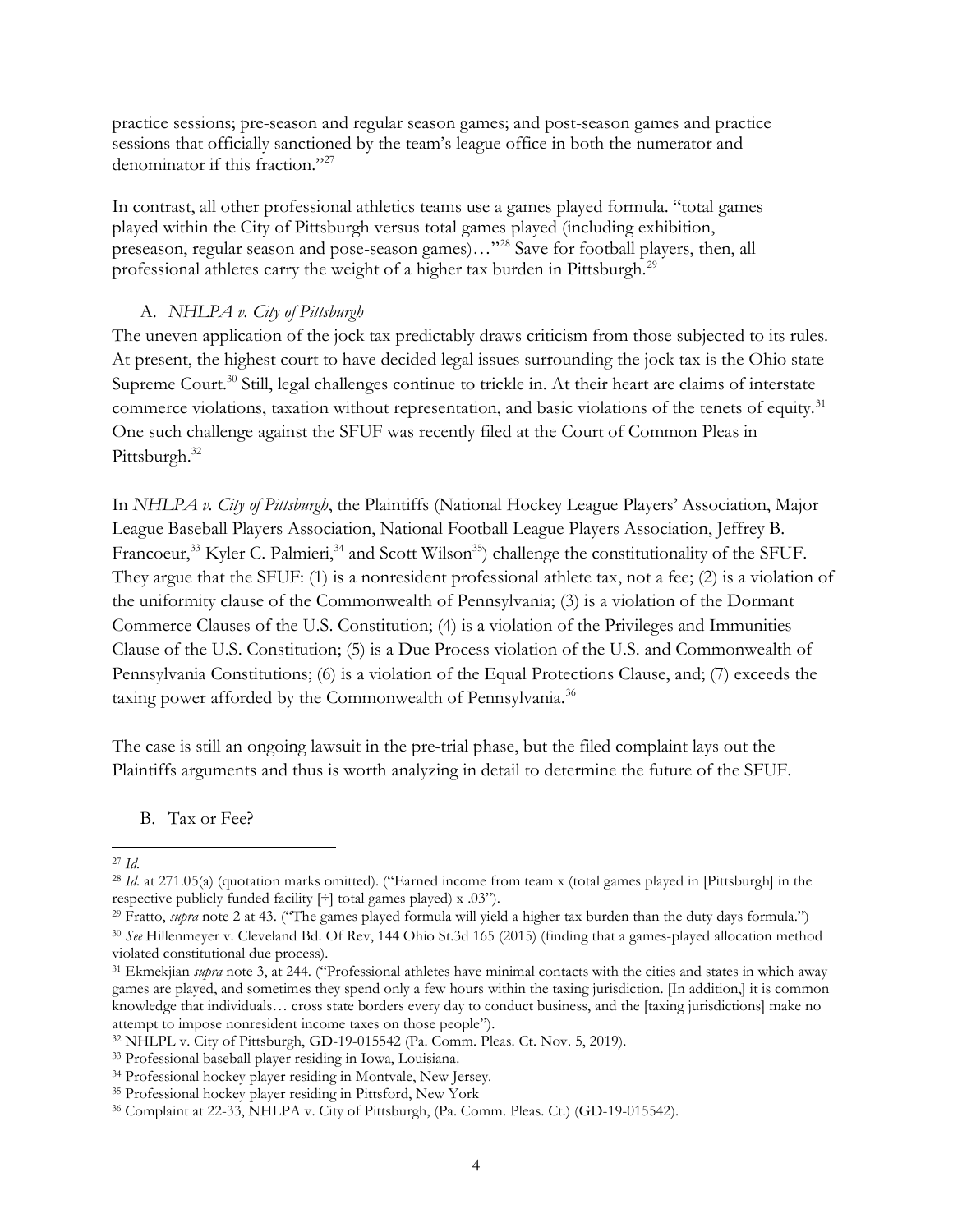The city of Pittsburgh considers the SFUF a fee for using its sporting facilities, instead of an income tax for conducting business in the jurisdiction. The Plaintiffs, however, argue that the statute has all the hallmarks of a tax:

It is a percentage, rather than a flat amount. It is assessed on "earned income," just as an earned income tax is, and thus varies dramatically in amount depending upon the income level of the professional athlete. It is deducted by the athletes' employers and remitted to the City quarterly, just as the athletes' earned income tax would be if they were employed in any other industry.<sup>37</sup>

A fee, in contrast to a tax, is materially different:

First, they are imposed on specific persons, activities, or properties that receive a service or benefit, or that cause negative externalities (public bads) that burden the rest of the population. Second, they come with a distinct set of legal protections to ensure that the level of each charge does not exceed the cost of the service, benefit, or mitigation of the public bad allocated to the person charged and to ensure that the proceeds of the charge are used solely for the provision of services, benefits, or mitigations and *not* used for general governmental purposes<sup>38</sup>

Here, the SFUF uses a definition of "earned income" that is identical to the State's definition of taxable income under Pennsylvania law.<sup>39</sup> The revenue collected is used for general government purposes<sup>40</sup>, and not for a specific fund—as it would be for a traditional fee.<sup>41</sup> For these reasons, I assume in this analysis that the SFUF is a tax and therefore subject to the bounds set out in the Constitution.

## C. Equal Protections Clause Challenge

Jurisdictions enjoy broad freedom to impose taxes on any class of persons they see fit.<sup>42</sup> At issue here is a tax levied against professional sports employees. To survive constitutional challenge, "there must be no discrimination in favor of one against another of the same class."<sup>43</sup> Specifically, "the

<sup>42</sup> Joel Michael, *Taxation and Equal Protection*, HOUSE RESEARCH (Sep. 2018),

<sup>37</sup> Id. at 7-8.

<sup>&</sup>lt;sup>38</sup> Hugh D. Spitzer, *Taxes v. Fees: A Curious* Confusion, 38 GONZ. L. REV. 335, 343 (2002).)

<sup>39</sup> Complaint supra, note 36 at 6.

 $40$  See Complaint supra, note 36 at exhibit B, pg. 5. (The current/updated statute excludes language that allocates the funds collected from the SFUF. At the time the complaint was filed however,  $\sqrt{201}$  of the SFUF read "A fee for general revenue purposes of three (3) percent of Earned Income is hereby imposed on each Nonresident who uses a Publicly Funded Facility to engage in athletic event…") Id.

<sup>&</sup>lt;sup>41</sup> Spitzer, *supra* note 38 at 339. (Tax revenue can be used for *any* governmental function...")

https://www.house.leg.state.mn.us/hrd/pubs/ss/clsstxep.pdf. (stating states are subject to a "rational basis test" when courts review the legality of a tax. As long as the states can prove a rational relationship between the tax and a legitimate legislative purpose, the tax will be allowed); See also San Antonio Independent School District v. Rodriquez, 411 U.S. 1, 41 (1973) ("[I]n taxation, even more than in other fields, legislatures possess the greatest freedom in classification"). 43 CORNELL L. SCHOOL, LEGAL INFORMATION INSTITUTE https://www.law.cornell.edu/constitution-

conan/amendment-14/section-1/taxation; See also Kirk Berger, Foul Play: Tennessee's Unequal Application of Its Jock Tax